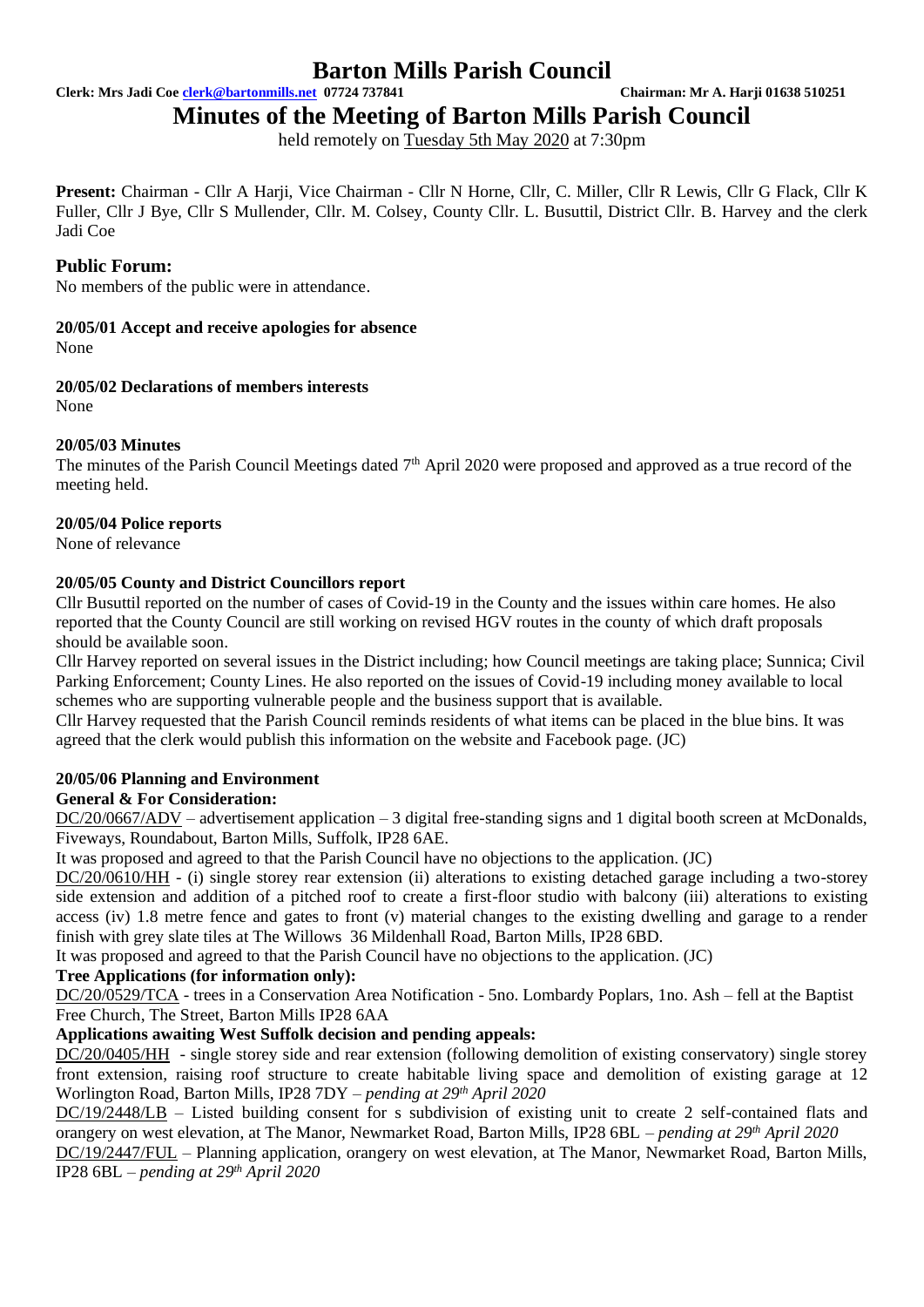#### **Clerk: Mrs Jadi Coe [clerk@bartonmills.net](mailto:clerk@bartonmills.net) 07724 737841 Chairman: Mr A. Harji 01638 510251**

DC/20/0001/FUL – change of use from residential care home to 1no. dwelling at Barton Hall, The Street, Barton Mills, IP28 6AW *– pending at 29 th April 2020*

DC/20/0002/LB – application for listed building consent, (i) Remodelling of interior to include removal and insertion of internal partitions (ii) replacement of internal doors and insertion of new door openings to internal partitions (iii) upgrading of electrical and plumbing systems (iv) demolition of later 20th century flat roofed extension and associated works (v) repairs and thermal upgrading of external walls (vi) repairs to external render and reinstatement of railings to balcony following removal of external fire escape staircase and ladder to south elevation, at Barton Hall, The Street, Barton Mills, IP28 6AW **-** *pending at 29 th April 2020*

## **Decided/approved (for information only):**

DC/20/0408/HH – single storey extension at Bridgemans House, 86 The Street, Barton Mills, IP28 6AA – approved 20th April 2020

# **20/05/07 Clerk's Report & Matters Arising from the Minutes of the Last Meeting (For Info Only)**

The clerk had nothing of relevance to report

## **20/05/08 Correspondence**

The clerk reported that Sarah Limmer had contacted the Parish Council as she was concerned about the small tree at the centre of the Peace Garden which has never thrived. She has suggested replacing this with a columnar Irish Yew, which grows slowly by 1m every 10 years, the cost of one of these at 1m high is about £75.00

It was agreed that the clerk should contact the landscaper who carried out the work to determine whether the small tree is under a work guarantee, and if not, then the clerk should contact Sarah to ask for suggestions of other replacement trees.

The clerk reported she had an email from Kevin Barry at Highways England stating the following:

*The RIS2 document laid out the long-term strategic vision for the strategic road network, stated the funding that will be available and listed planned enhancement schemes. It also includes a 'RIS3 pipeline' of schemes that Highways England will develop, but not begin, over the next five years. These schemes will then be considered for inclusion in RIS3 (2025-30). A proposed development of Fiveways Roundabout was one of the schemes included in this RIS3 pipeline.* 

*This means just as the new projects announced in RIS2 have been under development during the period covered by RIS1, the projects proposed in RIS3 will enter development between now and 2025. As part of this early scheme development we are likely to be gathering views from stakeholders and local people who might be affected by a potential proposal. Please note this initial development process will not be a commitment to future funding or construction of a particular project.*

# **20/05/09 Parish Matters**

20/05/09.1 Exception site on Newmarket Road update

The following update was reported:

- surveys have been completed

- the architect is making progress and may have a drawing for the next meeting

- the legal work has not yet been completed as they are waiting on above points

Cllr R Lewis reported that the shielding between the land and the A11 may need to be installed on the whole field not just the part for an exception site.

20/05/09.2Update on issue of horses using local footpaths and the playing field

There have been reports of a pony being ridden on the playing fields.

There have been no further reports of horses using the public footpaths.

20/05/9.3 Maintenance of Assets

a) Lighting

The clerk reported that Suffolk County Council have informed the Parish Council that unit 104 in Manor View is damaged and is beyond repair and needs replacing. The following quotes have been received to replace the single lantern:

-Pearce and Kemp have quoted £238.29 to fit LED replacement lantern

-K and M Lighting have quoted £220 to fit the light with a 25w LED lantern

It was proposed and agreed to accept the quote from  $K \& M$  Lighting. (JC)

Suffolk County Council have also now reported that two more lights (102 and 103) in Manor View which are owned by the Parish Council have been damaged and it appears they may have been damaged by people cutting back the trees.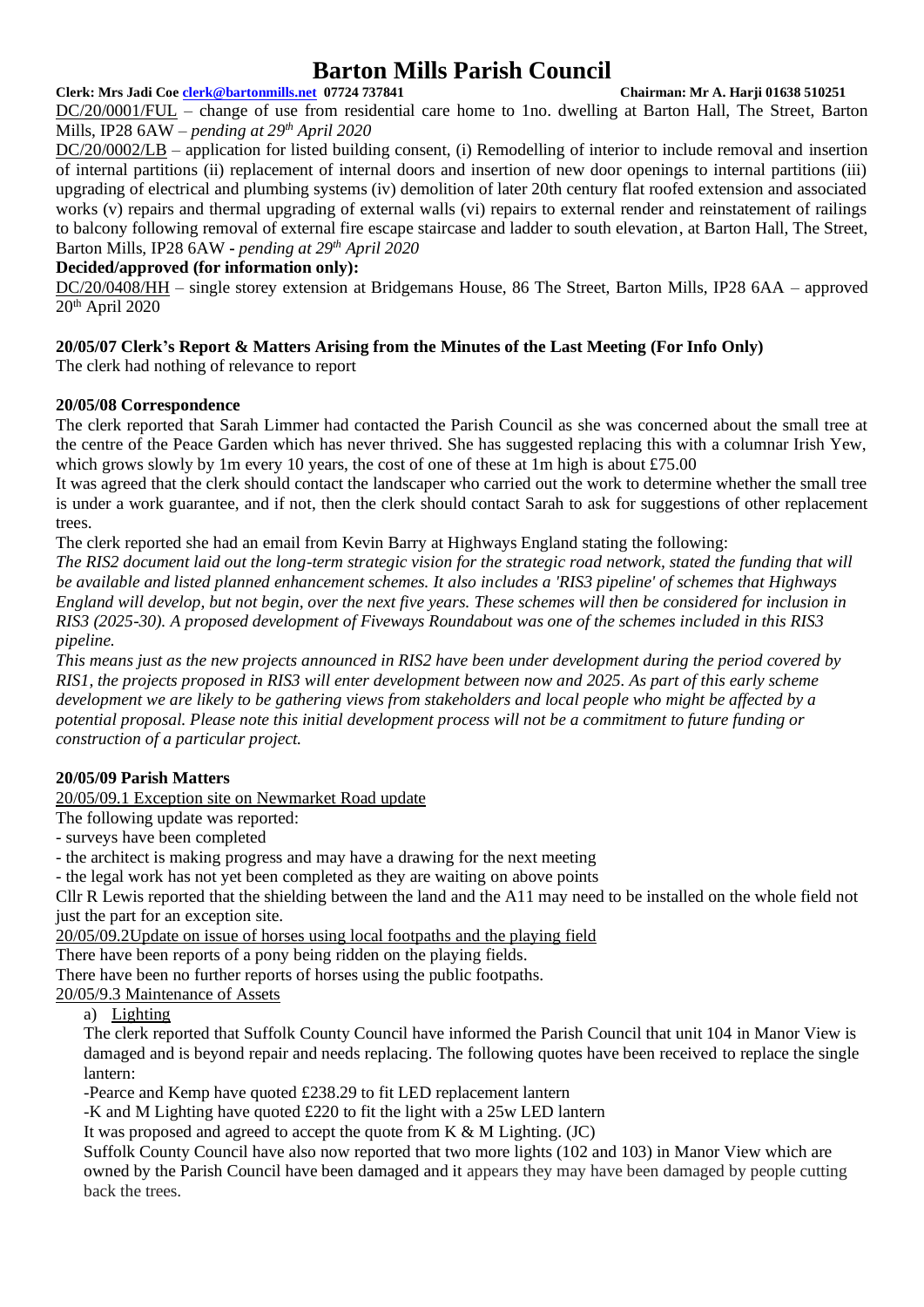#### **Clerk: Mrs Jadi Coe [clerk@bartonmills.net](mailto:clerk@bartonmills.net) 07724 737841 Chairman: Mr A. Harji 01638 510251**

Cllr A. Harji stated that unit 102 is not near any tree and unit 103 is new and simply needs a bulb replacement. It was agreed the clerk should contact Suffolk County Council asking them to confirm the status of the two lights.  $(JC)$ 

Suffolk County Council have reported unit 65 on The Street needs replacing, the clerk received a quote from K & M Lighting of £220 and has requested a quote Pearce and Kemp Lighting. Item to be carried forward to the next agenda.

b) Other

No report.

## 20/05/9.4 Substation update

Cllr S Mullender reported that he has looked at the plans and site map and believes there is enough buffer for the Parish Council to maintain control if the Parish Council agree to sell on a freehold basis.

Savills have been in contact wanting to know the latest update, the clerk responded stating the issues and the reasons for delay. Previously UKPN had agreed to pay the Parish Councils solicitor fees up to a value of £750 only. Bendall and Sons agreed to charge the Parish Council £750 but following the change made by the Parish Council to sell on a leasehold basis and not freehold, Bendall and Sons will charge an additional £400.

UKPN have now agreed that they would fund the additional £400 if the Parish Council wanted to continue to sell on a leasehold basis.

It was agreed to sell the land on a leasehold basis of 99 years and to also ask that a clause is put into the contract stating that the land cannot be sublet or reassigned and that if they sell the land the Parish Council must get first refusal. (JC)

## 20/05/9.5 Scope textile bin update

The clerk reported that the new Scope bin has not yet been installed and there is no update when this will be installed. It was reported that the existing clothes and shoe bank is currently full and items are being left beside the bank. It was agreed that Cllr. N. Horne would clear the items left and put in the Village Hall bins (NH), and that the clerk would produce a sign regarding dumping of items and contact the clothes and shoe bank to inform them that the bank is full. (JC)

#### 20/05/9.6 Glass bale update

It was reported that two banks have now been installed by West Suffolk Council following the reports of overflowing recycling bins, and they will remove one bank once government restrictions are lifted if one bank is sufficient. It was agreed the clerk should contact West Suffolk Council thanking them for acting so quickly and confirming that the site the banks have been placed is only temporary. (JC)

## 20/05/9.7 Tree replacement at entrance of Church Meadows

Cllr N Horne reported that the area of land in which replacement trees is 18ft from the centre of the Highway, which is more than the 15ft required by Suffolk County Council. Suffolk County Council do not replace trees but have stated that local councils are able to propose the replant and maintenance of new trees if approved and funding available. It was agreed that Cllr Horne and the clerk would look into type of trees that could be planted and costs of the work to install and maintain trees until they are established. (JC/NH)

#### 20/05/9.8 Update on clock repairs

It has been agreed that the Parish Council will organise and pay the invoice for the repairs as the input VAT can be reclaimed. The Parish Council will pay £371 as agreed at the previous meeting, the Preservation Trust will also pay £371 and funding of £500 is to be donated by the 100Club, totalling the £1,242 quoted. Smiths of Derby require 30% deposit on this which amounts to £447.12 (gross) which the cheque is for approval at the meeting under agenda item 10.2.

## 20/05/9.9 Request to purchase land by A11

RH Landscapes have enquired about purchasing/leasing the land by the A11 owned by the Parish Council. The members discussed the request and agreed a mid-term rental could be possible. It was agreed that the clerk should inform RH Landscapes of this and obtain more details from RH Landscapes including intended use of the land and whether a short-term lease would be suitable. (JC)

20/05/9.10 Public footpath cutting update

It was agreed that no footpaths required cutting by the Parish Council as Suffolk County Council are due to carry out the cutting of the footpaths to Mildenhall in May

20/05/9.11 Covid-19 update and issues in the Parish

No update or action required.